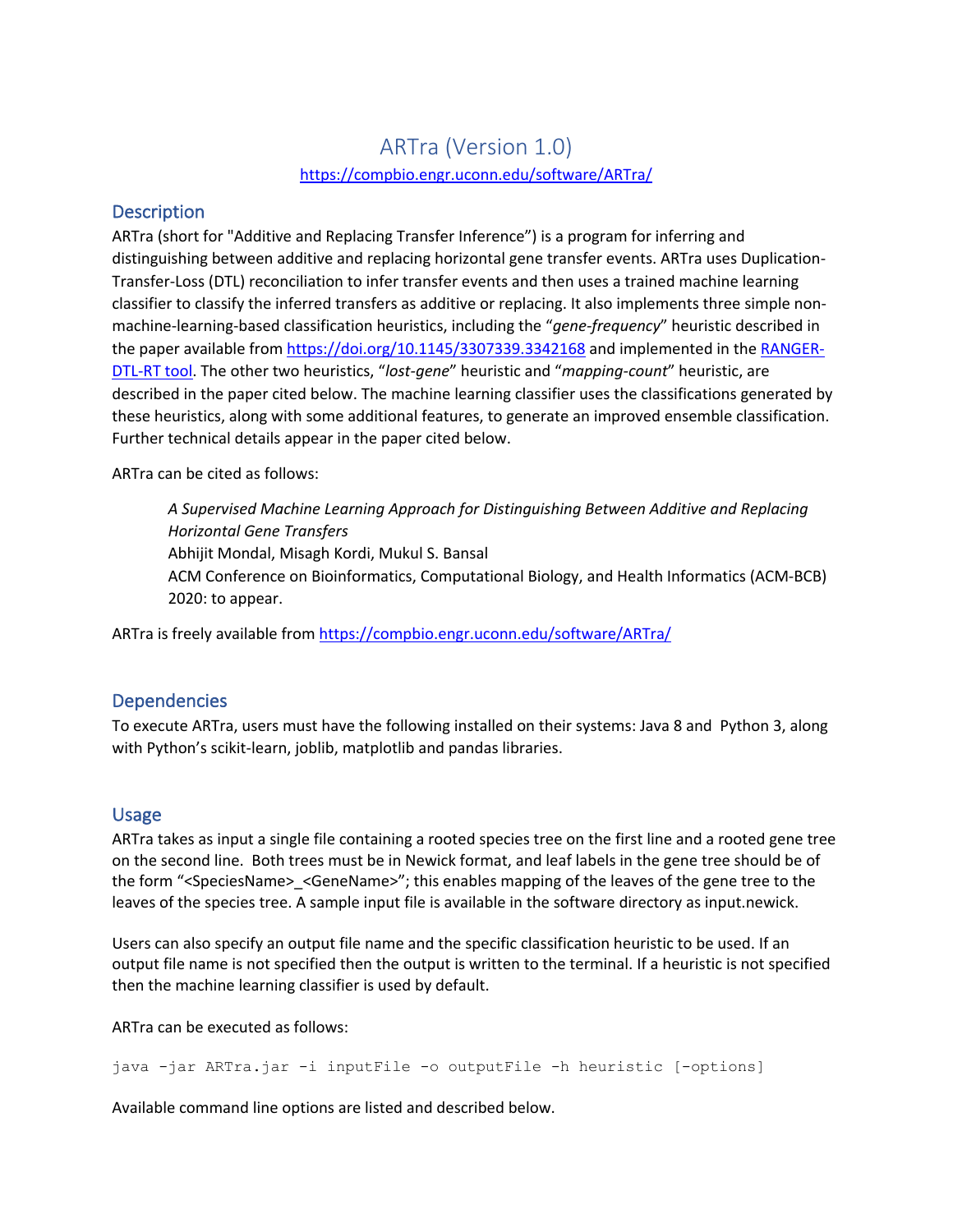## List of command line options

- -i Input file name. File should contain species tree on the first line and gene tree on the second line. This is a required parameter.
- -o, Output file name. If an output file is not specified then output is written to the terminal.
- -h Classification method to be used. Options are "lostGene2", "lostGene3", "geneFrequency", "mappingCount", and "ml", with "ml" as the default. Their meanings are as follows:

lostGene1: refers to *lost-gene(h=1)* heuristic. lostGene2: refers to *lost-gene(h=2)* heuristic. lostGene3: refers to *lost-gene(h=3)* heuristic. geneFrequency: refers to *gene-frequency* heuristic. mappingCount: refers to *mapping-count* heuristic. ml: refers to the machine learning heuristic and is the default option.

- -D Duplication cost (whole number only, default value 2).
- -T Transfer cost (whole number only, default value 3).
- -L Loss cost (whole number only, default value 1).

### Interpretation of the output

The output from an execution of ARTra is written to the specified output file. This output format is nearly identical to that of RANGER-DTL (https://compbio.engr.uconn.edu/software/RANGER-DTL/ ) and we refer the reader to the RANGER-DTL manual for a detailed description. Briefly, the output consists of copies of the species tree and gene tree with labeled internal nodes, followed by a reconciliation block showing an optimal DTL reconciliation of the gene tree with the species tree. Each transfer node in this reconciliation is labeled as either "additive transfer" or "replacing transfer". The format of this reconciliation block is identical to the reconciliation output format of RANGER-DTL, except that transfers are additionally labeled as additive or replacing. This reconciliation block is followed by some additional basic information about the computed reconciliation.

#### Example input and output file

The software directory includes a sample input file (input.newick; containing a species tree and gene tree) and the corresponding output file (output.txt; containing the reconciliation output with classified transfers). The software can be executed on this input file using the following command:

java -jar ARTra.jar -i input.newick -o classifierOutput.txt -h ml

### Retraining the machine learning classifier

The software includes a pretrained classifier (file named "saved\_classifier.joblib"). However, it is easy to retrain the classifier, if needed, using additional or custom training data. The actual training file used to train the default classifier is provided as "all\_training.txt" in the software package. Any custom training